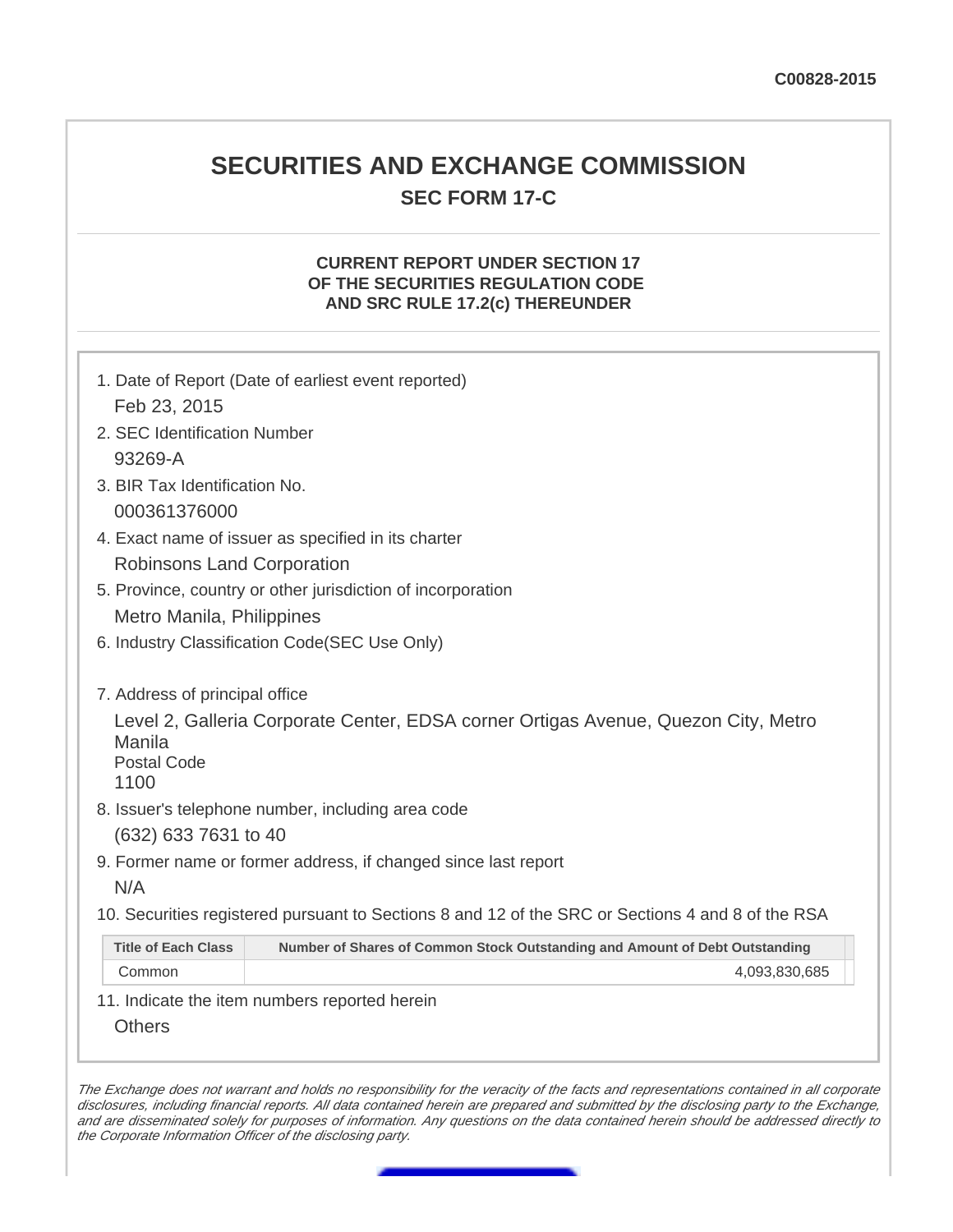

## **PSE Disclosure Form 4-16 - Issuance of Debt Securities References: SRC Rule 17 (SEC Form 17-C) and Section 4.4 of the Revised Disclosure Rules**

**Subject of the Disclosure**

PhP 12 Billion Fixed Rate Corporate Bonds

**Background/Description of the Disclosure**

Robinsons Land Corporation issued today PhP 12 Billion Fixed Rate Corporate Bonds in two tranches: PhP 10.64 billion seven-year bonds with coupon rate of 4.8000% per annum and PhP 1.36 billion ten year bonds with coupon rate of 4.9344% per annum.

**Date of Approval by Board of Directors** Dec 5, 2014

**Reason or purpose of the issuance, use of proceeds**

The net proceeds of the issue shall be used by Robinsons Land to refinance existing debt obligations and to partially fund investment capital expenditures

### **Terms and conditions**

| <b>Principal amount or</b><br>face value of the issue                 | PhP12,000,000,000 |
|-----------------------------------------------------------------------|-------------------|
| <b>Coupon/interest rate</b>                                           | 4.8               |
| <b>Conversion ratio</b>                                               | N/A               |
| <b>Conversion period</b>                                              | N/A               |
| <b>Conversion price</b>                                               | N/A               |
| <b>Number of underlying</b><br>shares to be issued<br>upon conversion | 0                 |
| <b>Percentage to total</b><br>outstanding shares                      | 0                 |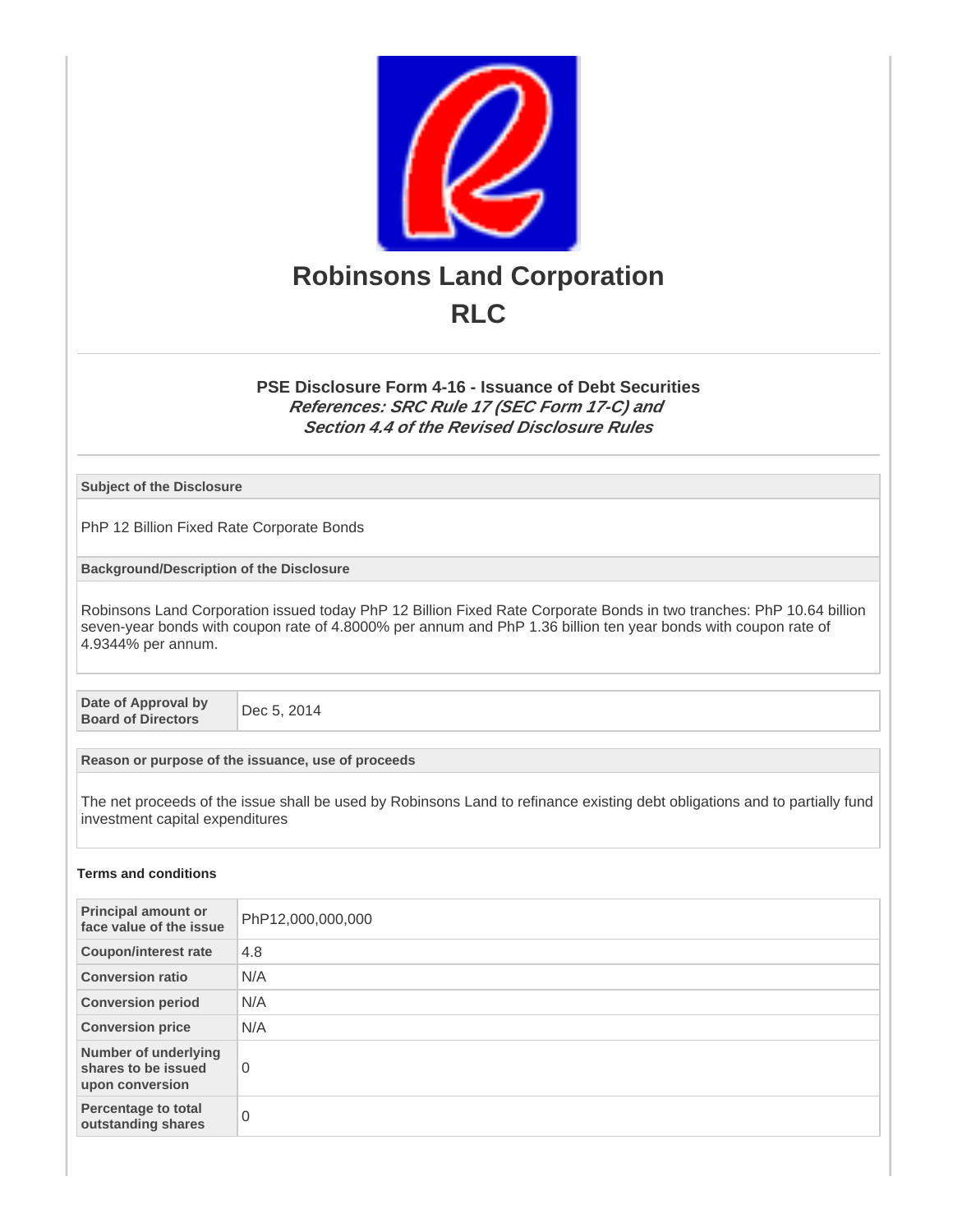**Any provision in the adjustment(s) of the conversion price or number of underlying shares**

NA

## **Terms of payment**

Payable semi-annually in arrears on August 23 and February 23 of each year while the Bonds are outstanding

**Any provision(s) on events and/or consequences of default**

Please refer to the Final Offering Circular for complete information

**Any other relevant details**

Coupon/interest rate For Series A: 4.8000 % p.a. For Series B: 4.9344 % p.a.

### **Corporate background of note/bond holders**

Robinsons Land Corporation (the Parent Company) is a stock corporation organized under the laws of the Philippines and has five wholly-owned consolidated subsidiaries and two 51%-owned companies. The Company's principal executive office is located at Level 2, Galleria Corporate Center, EDSA corner Ortigas Avenue, Quezon City, Metro Manila. The Group has 1,818 and 1,695 employees as of September 30, 2014 and 2013, respectively. RLC is one of the Philippines' leading real estate developers in terms of revenues, number of projects and total project size. It is engaged in the development and operation of shopping malls and hotels, and the development of mixed-use properties, office and residential buildings, as well as land and residential housing developments, including socialized housing projects located in key cities and other urban areas nationwide. RLC adopts a diversified business model, with both an -investment component, in which the Company develops, owns and operates commercial real estate projects (principally shopping malls, office buildings and hotels) and a -development component, in which RLC develops residential real estate projects for sale (principally residential condominiums, upper-middle to high-end residential developments and low-and-middle-cost lots and houses in its subdivision developments).

# **Effect(s) on the ownership structure, including the list of principal shareholders with their corresponding shareholdings and percentage ownership to total outstanding shares before and after the transaction**

| <b>Principal Shareholders</b> | <b>Before</b>    |               | After            |               |  |
|-------------------------------|------------------|---------------|------------------|---------------|--|
|                               | Number of shares | $\frac{0}{0}$ | Number of shares | $\frac{0}{0}$ |  |
| <b>NA</b>                     | $\sim$           |               | $\sim$           |               |  |

## **Effect(s) on the capital structure**

### **Issued Shares**

| <b>Type of Security/Stock Symbol</b> | <b>Before</b> | After |  |
|--------------------------------------|---------------|-------|--|
| <b>INA</b>                           | -             |       |  |

**Outstanding Shares**

| <b>Type of Security/Stock Symbol</b> | <b>Before</b> | After |  |
|--------------------------------------|---------------|-------|--|
| I NA                                 |               |       |  |

**Treasury Shares**